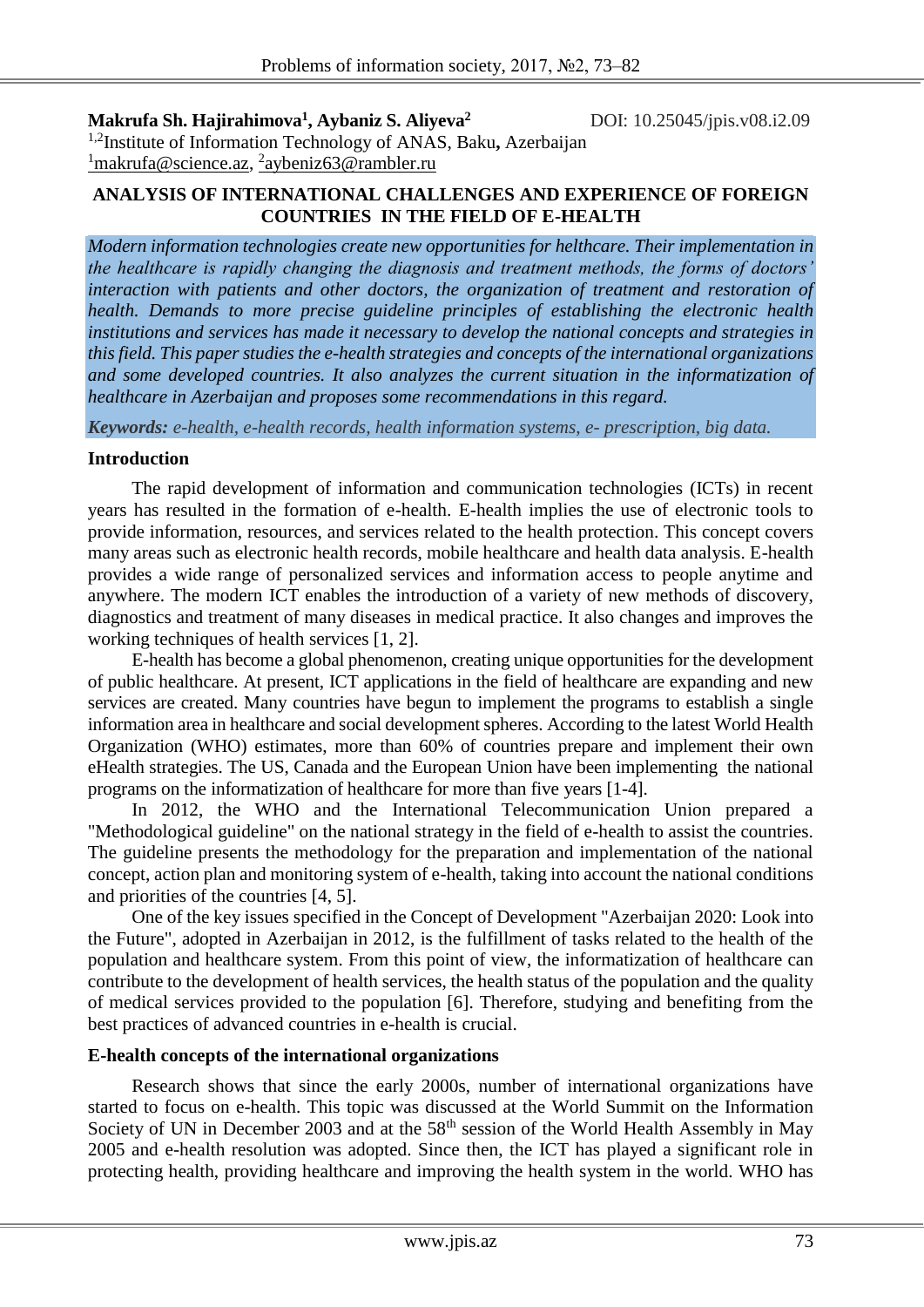launched a number of initiatives in the field of eHealth. For example, the WHO Global Health Observing Initiative aimed at "introducing the guidelines and strategic information on effective practices, policies and standards in the e-health to the Member States" was launched in 2005 [2].

In November 2005, the World Summit on Information Society in Tunisia, attended by 175 countries, discussed the some significant issues as the expansion of access to healthcare and telemedicine services, the integration of the network of specialists particularly for the improvement of health and well-being and the global co-operation in emergency situations [2].

In general, protection of the health of mothers and children in healthcare is one of the most important issues. In 2010, the UN Secretary General initiated the Global Strategy for the Protection of Women's and Children's Health. The Initiative aims to reduce the deaths of women and children. The strategy specifies supporting the national health policies, providing of the comprehensive services for prevention and treatment of women and children, taking measures to save lives, increasing the number of specialized staff to strengthen the healthcare systems, providing the innovative approaches to financing, financing the improvement of the monitoring and evaluation to ensure responsibility of all participating parties, and the significance of strengthening the policy and improving the services. Based on the WHO's Global E-Health Observing Initiative, 64 out of 75 countries with the highest maternal and child mortality have attended the development of the document. More than 300 e-health professionals in Mother and Child Health Protection have contributed to the development of this document [7].

E-health is a key component of the European Commission's E-Europe action plan. In 2006, the plans for defining the standards of joint use of health data for EU member states were identified. In 2008, the EU began to execute the plans for the introduction of health information networks and online services such as tele-consultation, e-recipe, e-mailing, tele-monitoring and remote diagnostics [4, 5].

In May 2011, the European Commission adopted E-Health Action Plan for 2012-2020. The main objectives of this plan are to expand the capabilities of the patients and healthcare providers, to coordinate the facilities and technologies, to invest in research in medicine, and to develop mobile healthcare [8].

This action plan is based on a number of innovative initiatives, such as *epSOS* (*European Patients Smart Open Services*). The main goal of this project, involving 23 European countries, is to achieve the trans-boundary links among the European electronic health record systems. This project, which was completed in 2013, has already given its contribution. Due to *epSOS*, the tourists, residents, or students will be able to securely access the high-quality health data beyond the country. E-health has enabled the nine leading regions to unite their efforts in the field of chronic diseases. Patients with diabetes and heart disease can care about their health recovery without leaving home [8, 9].

The *Health-e-Child* network, which is another example of the collaboration platform, provides the joint use of basic clinical information about heart and inflammatory diseases, and brain tumors in children by all European doctors and their early diagnosis [8].

The European Commission also finances the projects aimed at the study of deadly diseases. Or example, *HAMAM* project covers the early detection and precise diagnosis of breast cancer, *euHeart –* the diagnosis and treatment cardiovascular disease, and *PASSPORT* – the liver surgery [8]. There are many examples of ICT application in the health sector nowadays. Thus, the national programs on the informatization of healthcare are implemented in several European countries, the United States and Canada. The implementations in e-health field in Europe seem more attractive.

### **e-Health policy of EU countries**

In the EU countries, a certain "e-health" program is being implemented [2, 10, 11]. The program aims at providing the processing of health information about the patient with the application of ICT, and providing the insurance regardless of the location of the patient. The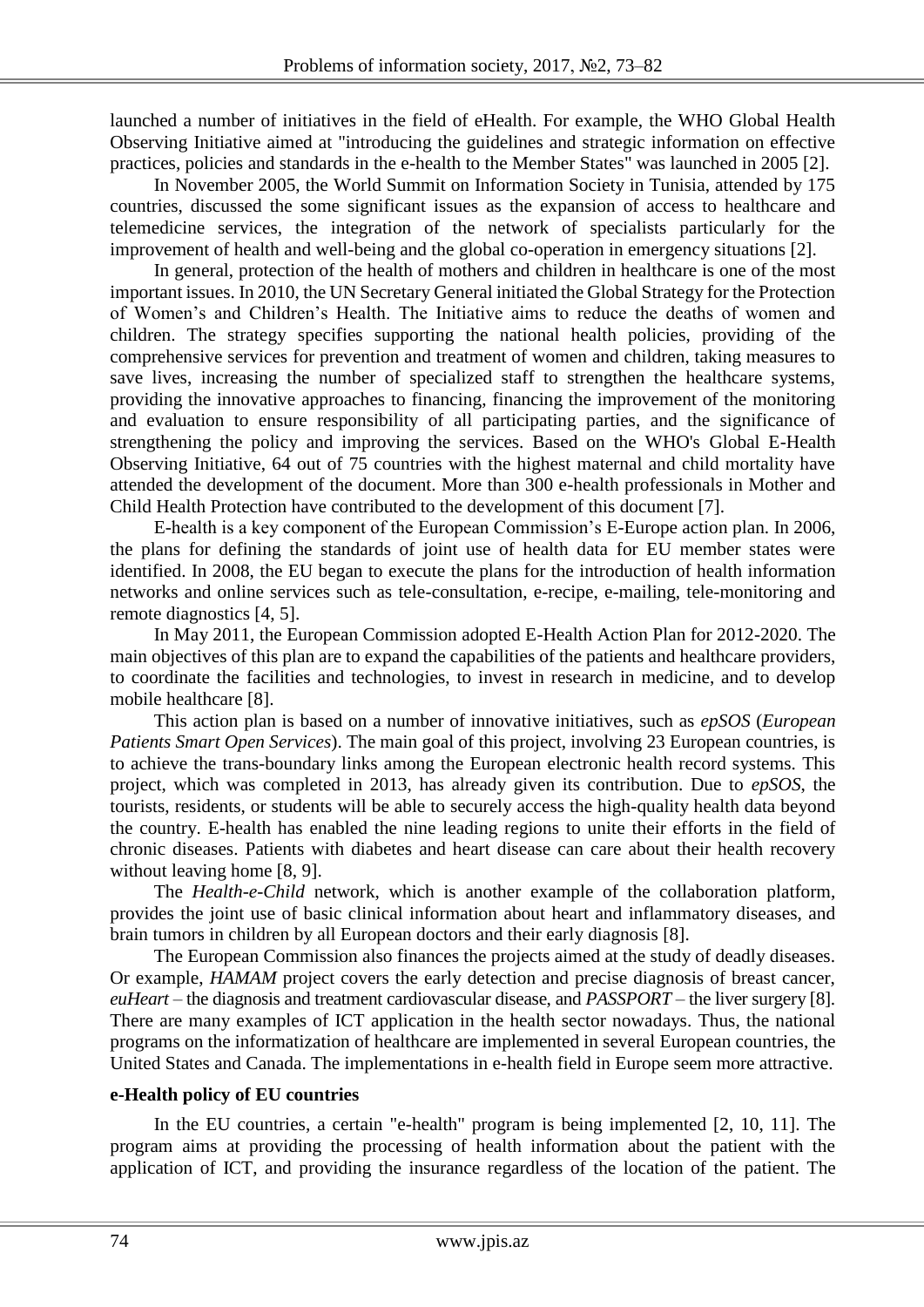program includes some projects on the use of electronic health records, personalization of health services, development of ICT infrastructure in the healthcare system, building the regional centers for health data, organization of electronic health data exchange, creation of single registries, reference books, and tele-health. The EU allocated 317 million euro to the implementation of the e-health program (excluding national EU programs) [2, 11].

To increase the efficiency and profitability of healthcare, the reliability and confidentiality of health data exchange is required to be ensured without the dissemination of personal information of the patients. Therefore, healthcare providers often use electronic health records [12].

In many cases, the relationships between the patients and the healthcare system begin from small health institutions. The advantages of using electronic health records arise in these circumstances. 59% of the European Union member states have an electronic health insurance system, while 69% of these countries (31 countries) have adopted the legislative acts regulating the use of these records. These records are the key elements of the national e-health strategies. Electron health records provide access to complete and relevant information when providing first aid. However, the need for large expenditures for ICT and the lack of experience of healthcare professionals hinder the application of such systems [10,12]. At present, 66% of member states use to teach students the medical and sanitation behavior, and 71% use electronic trainings for preparing healthcare professionals. Holding electronic trainings within the framework of national health strategies can increase the knowledge and skills of healthcare professionals [10].

In many European countries, combined electronic health records are the central element of the e-health concept. The main purpose of merging the electronic health records and electronic disease records is to ensure the data safety and confidentiality, and to achieve the consent of the patient for data access. However, the complexity of modern security architecture and its integration with the health information technology systems requires a large amount of funds [9].

The availability of the legal framework is a key factor for the successful application of e-health. The legal framework for the protection of the privacy of electronic health data promotes the efficient use of e-health and enhances the patient's confidence in medical services. 80% of the member states have the national legislation in this field [10].

The scale of e-health in Europe is constantly expanding. The national services have been established on the basis of many programs in this area. 70% of European countries have developed the national e-health policies or strategies. The strategies in the field of e-health, including ethical principles, funding and education strategies, ensure its sustainable development. 62% of Member States have the national policies or strategies for tele-health, and 49% have state budget-funded mobile healthcare programs [10].

Analytical health data and *Big Data* have great potential in healthcare. Many health-related reports and newssheets show that *Big Data* can be used for the provision of public health, the identification and realization of the proper treatment methods for patients, the support of clinical development, and the management of the safety of healthcare system [13]. At present, only 13% of European countries have national policies or strategies that govern the use of *Big Data* in the health sector, while the use of *Big Data* in 9% of countries is regulated by private companies [1, 10]. Recently, *Big Data* analytics has been widely used to better detect diseases and to conduct research in healthcare field. For example, the researchers dealing with the "human immunodeficiency virus" in the EU used *IBM's Big Data* tool set for the clinical genome analysis. Within the framework of *EuResist* project aimed at the treatment optimization, *IBM's Big Data* tool set has played a key role in understanding the clinical data of different countries by the researchers studying the "human immunodeficiency virus" during their treatment based on the empirical data [13].

A brief review of e-health practices of some European countries:

The Electronic Health Record Association, which incorporates basic **German** hospitals and clinics, local healthcare associations and regional healthcare networks, has developed a new improved concept of electronic health records technology [12]. This approach enables the health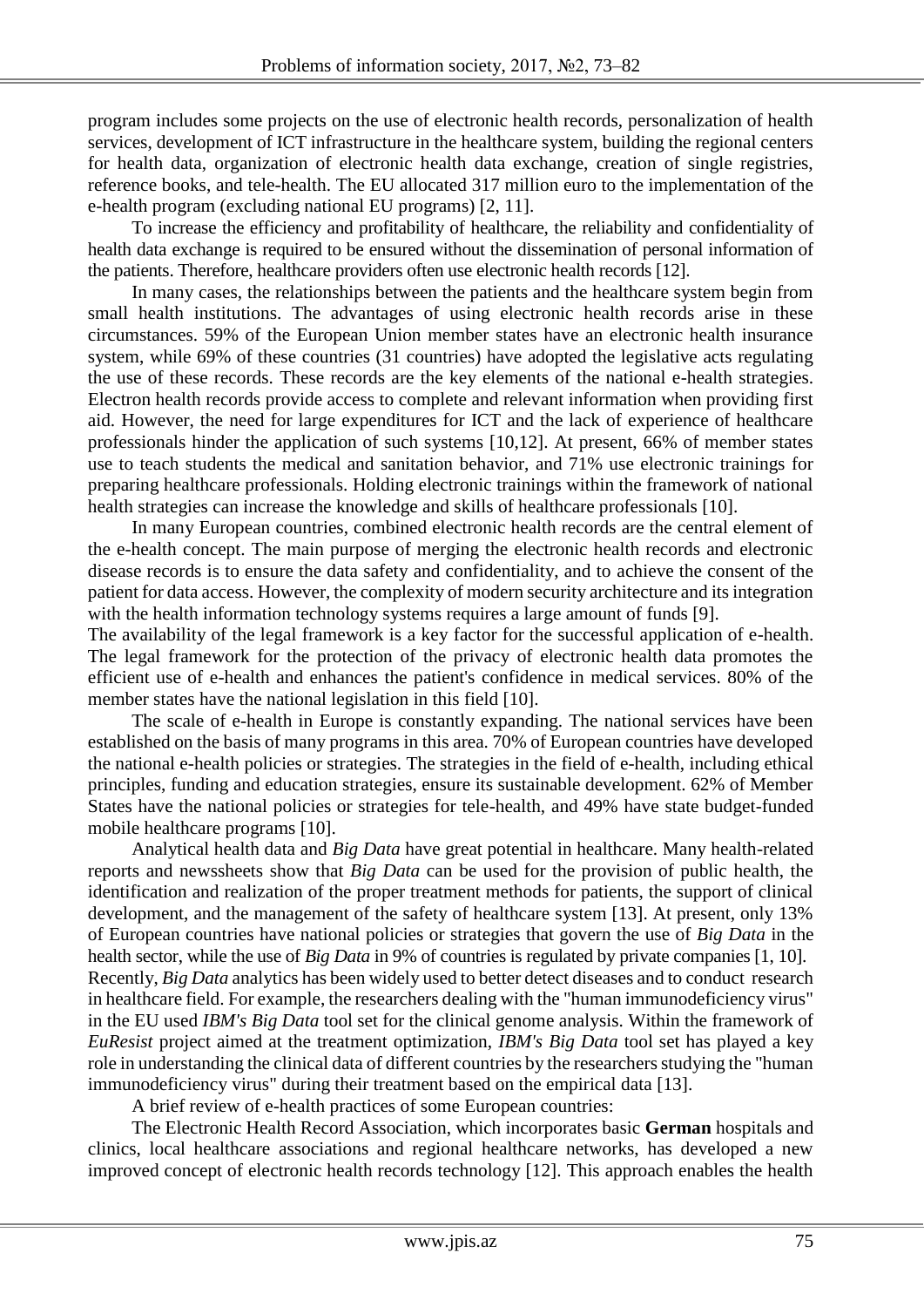care professionals and system designers to focus on the business as it provides the safety and privacy of electronic health records. This approach allows users to access the regional healthcare network and also facilitates the involvement of new actors in healthcare [11, 14].

Due to the transition to e-health in Germany, the cost of existing healthcare is predicted to be reduced by up to 30%. In particular, the use of e-prescription technology will save about 200 million Euro per year. It can also reduce the cost of treatment methods, additional procedures and misdiagnosis of medicines, saving about 500 million Euro annually. Moreover, detection and prevention of insurance frauds can save up to one billion Euro a year [11].

In 2002, the National Program for the Development of Information Technology was developed to improve the quality of all services, including the services for patients in the UK. A total of 11.4 billion pounds of funding was allocated to the implementation of the program. The main objectives of the program were to provide the national standards for the quality of data and their sharing, to provide the most appropriate systems for their application and to ensure the access of each patient to personal health records.

The UK National Health Service provides public health for all citizens (approximately 58 million people). In the UK, approximately 8.4% (189.84 billion pounds) of GDP is spent on health. However, in this country, the National Health Service still remains the main healthcare provider, with most of the population paying for health care at the expense of personal health insurance [13].

The British Parliament has issued a briefing on the necessity for the use of data (health and treatment records of the patients, status of the national healthcare system, diagnosis and treatment data), the digitization of health records, the management of public health and conducting scientific research [15].

The UK is currently implementing *NHS Connecting for Health* program. \$ 25 billion has been allocated to the implementation of this program. These programs are implemented in all countries of the Organization for Economic Co-operation and Development (OECD) [11].

In 2014, more than 30 million euro was allocated to the regional health information system, which was built in the administrative territory of **South Denmark**. The tendency of the Danish government to establish a single electronic infrastructure of existing administrative territories (since 2007) is also referred to the informatization of healthcare. Within the framework of the project implementation, it is planned to coordinate all health information systems. According to the program, each resident of the South Denmark region can get the necessary assistance from the regional health institution. At the same time, the hospitals will be capable to exchange information about the patients, regardless of their location. In addition, the Danish government has implemented a program that uses *Big Data* analytics to improve the quality and coverage of the care provided for the patients with chronic illness, including diabetes and heart disease [11, 15].

In Sweden, a national center has been set up for the informatization of healthcare. This center is practically making decisions for different regions of the country uniting the various regional organizations and government structures. Additionally, special organizations for project management, including e-prescription have been established within the national e-health strategy of Sweden. In general, about 2-3% of the country's expenditure is spent on the use of information technologies. In the near future, this figure is predicted to increase to 7-8% [4, 15].

The Swedish government has a high rate for the use of *Big Data* analytics. The reporting systems of the healthcare sector of the country are gathering the data streams from lab results, first aids and health centers. Additionally, the high quality of applied research enables large data collection to be jointly used by the industry actors in collaboration with the research institutes and academic circles. For example, the studies are carried out to ensure the efficient and effective decisions are made for medical and pharmaceutical research in the area of healthcare analytics. These studies include the development of methods and tools that support the study of the effects of drugs and the decision-making process through the data analysis [15].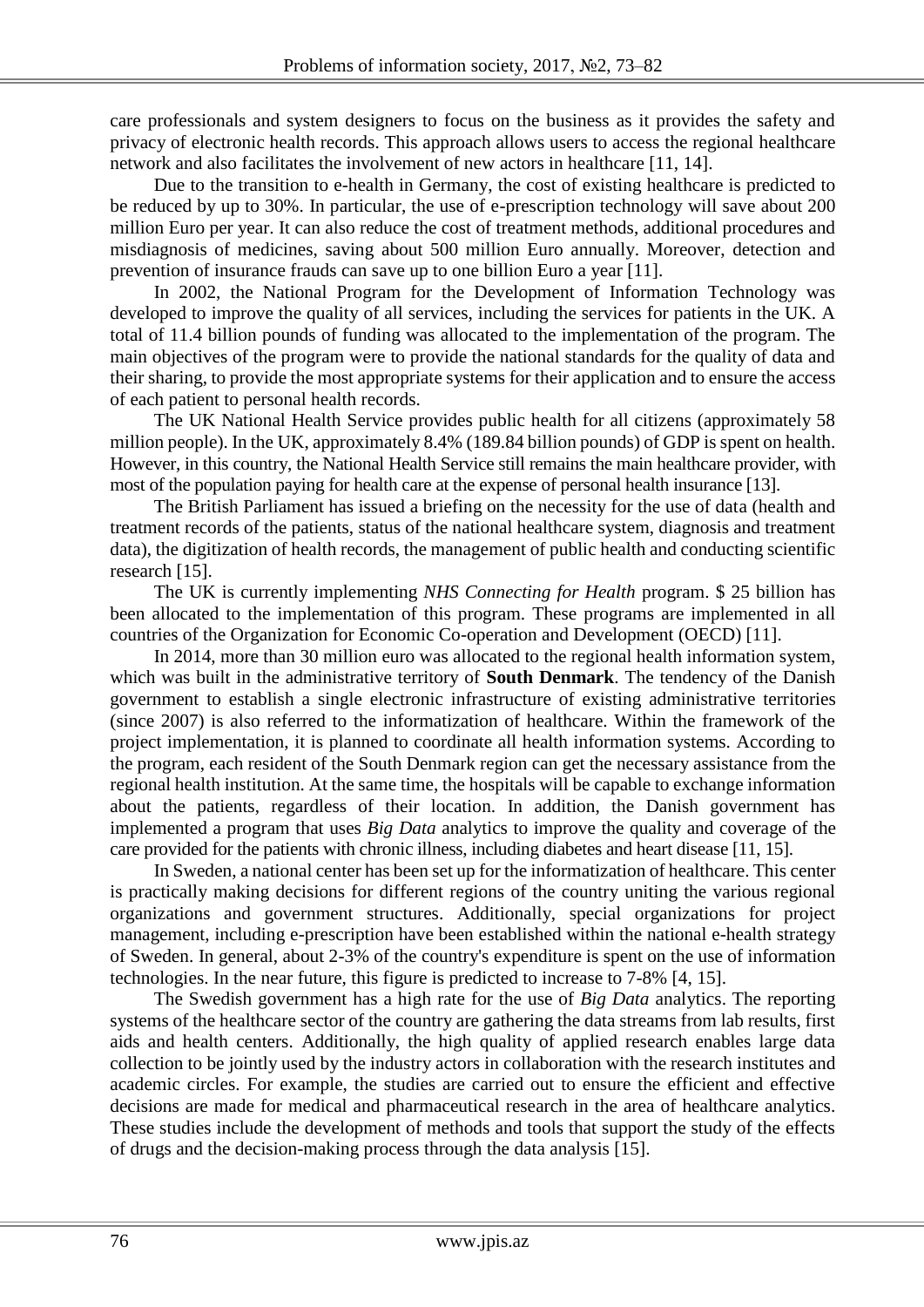The healthcare system of **Estonia** is one of the most advanced European systems. Since 2008, Estonia has started the introduction of an electronic health system. Estonia is the first state to adopt the national healthcare systems. In 2009, Estonia used a health data exchange mechanism to download all health records to the system. The use of e-health in this country is governed by the "Law on the Estonian Health Information System" and the "State Legislation on the Exchange of Health Information" [16]. Since 2010, the country has been using an e-prescription. More than 98% of all prescriptions in Estonia are now electronic. Additionally, the hospitals have already started to issue the digital certificates on births and automated health insurance. Moreover, health records of 1.35 million people (98% of the population) have been included in the system. The electronic card system is an element of the largest e-Estonia system providing electronic government services such as electronic taxation, electronic school, single electronic state register of legal entities and electronic election system [15, 16].

The Health Data Center has been established in Estonia, which interacts with various mobile applications and practically collects information based on the *ID* card of each resident. The database covers the entire country and records all the data about the illness of the citizens "from birth to death". The data from the mobile devices like pulsmeter and pedometer is also possible to be voluntarily included into this database [11].

*ID* card ensures secure access to all health data of the local patients through public portals *eesti.ee* or *digilugu.ee*. All e-health services provided to the citizens of Estonia are integrated into the e-service system. This system also incorporates 4 services, which are electronic health records, electronic registration office of clinics, X-ray images, and prescription services. Digital eprescriptions easily eliminate the need for paper recipes. This service is used in all pharmacies of Estonia [12].

### **E-health policy of North American countries**

Since 2001, *Canada Health Infoway* company has launched a framework on the establishment of single health information system in Canada [17,18]. The implementation of the program has been allocated 1.3 billion USD. In 2006, *Infoway* worked out a comprehensive development strategy for e-health. The strategy aimed at providing the patients with quality and safe services, free access to health care, and more efficient use of health care resources. The strategy includes the establishment and expansion of an information technology infrastructure combining electronic health cards, clinics, hospitals, laboratories, pharmacies and other health institutions, the establishment of single registries, reference books and classifications, and the implementation of the projects in tele-medicine. About \$ 400 million Canadian dollars are allocated annually on the program execution [17, 18].

At present, the **United States** are realizing a comprehensive program the operation of a single health information system. This program chiefly includes the establishment of "Healthcare information system" segment within the e-government. The main coverage of the program includes electronic health records, national information infrastructure of healthcare, the informatization of the regional health information organizations and the health records of the population, the electronic exchange of health data [11, 19].

E-health in the United States has been implemented since February 2009 as a part of the legislative act on the "Use of health information technologies in economic activities and clinical practice", which provides the application and use of information technologies in healthcare [11, 19].

In March 2011, the US government launched a strategy for the introduction of ICT in healthcare. The main objective of the strategy is to improve the quality of the treatment of the patients and to encourage the physicians to use the health information systems [20, 21].

The US National Center for Disease Control and Prevention and National Coordinator for Health Information Technology have adopted a number of standards. These standards govern the use of EHR, allowing health workforces and hospitals to get incentive rewards for certain criteria [19].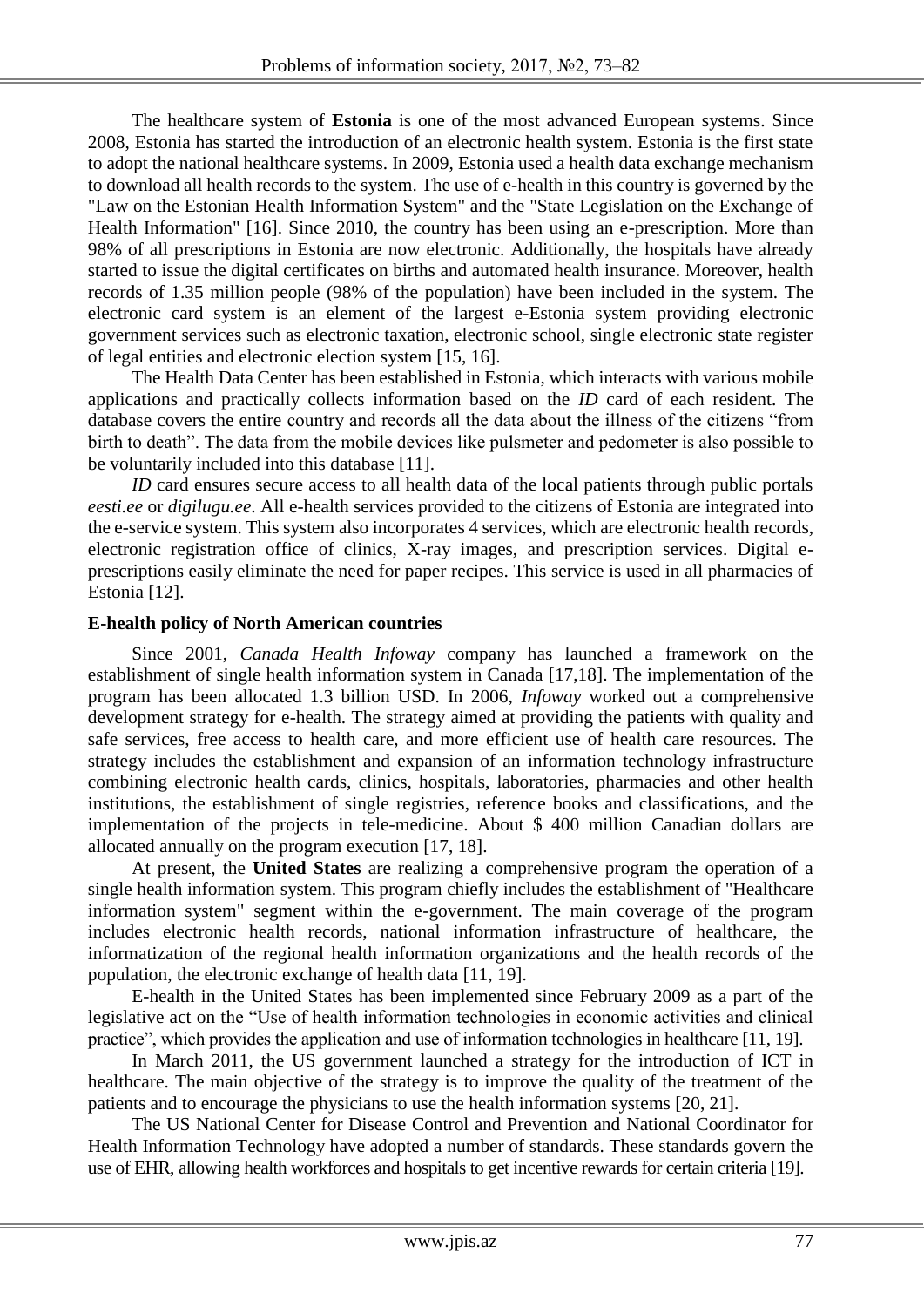In 2015, the American electronic health card systems market totaled 9.3 billion USD [22]. The volume of investment in electronic health is forecasted to reach 21.6-43.2 billion USD in the following ten years. Despite the fact that health expenditures in the US are higher than other developed countries (15.3% of GDP), health problems still remain here [19, 22].

The US government is particularly interested in the application of *Big Data* in the field of healthcare. In March 2012, the "*Big Data* Research and Development Initiative" proposed by the Obama Administration, the capabilities of large scale data are used in numerous areas, including biomedical research [23]. For example, 200 terabytes of data provided by the international *1000 Genomes Project* on human genetics have been collected in cloud system of the US National Health Institute. The *Amazon Web Services* of the National Health Institute allow the researchers to access and explore these large volumes of data [24]. Within the framework of this initiative, the National Science Foundation and the National Institute of Health has started the implementation of *Big Data* project. The project mainly considers the development of the basic scientific and technological tools for management, analysis, visualization, and the extraction of useful information from various large volumes of data sets. The National Health Institute particularly focuses on the visualization of molecular, cellular, electrophysiological, chemical, epidemiological, clinical and other data related to health and disease. This can lead to the acceleration of scientific discoveries and new research areas [23, 25].

The Obama administration has proposed *Health 2.0* project to effectively manage patients, health facilities and health insurance. The goal of the *Pillbox* model proposed by *Health 2.0* is to provide precise information about the specific medicines that the users are interested in. The use of *Big Data* capabilities allows checking the sales of medical products and medical documentations, and facilitates supporting a clean health system. The use of *Big Data* analytics in *Pillbox* model has led to the reduction of annual health expenditure by 500 million USD [26].

#### **Informatization of healthcare in Asian and Pacific basin countries**

Since 2004, **Australia** has been providing health services and management based on the *HealthConnect* program, providing a safe, high quality and stable healthcare system for all citizens of the country. The main goals of *HealthConnect* are to provide accurate, flexible and reliable data availability and transmission among health care professionals, and to present customer-friendly information systems and to increase the access of the patients living in remote rural areas to electronic services for the improvement of health services and diagnostics [27].

In early 2008, Advisory Board of the Ministry of Health of Australia decided to establish an e-health national strategy for the development of electronic health. The goal of the strategy is to improve the quality of health services across all sectors of healthcare throughout the country [28].

Since 2012, Australia has been widely using personalized electronic health records. These records store information about the health of the patient, medication for treatment, their possible allergic features, pathogenic pathology and diagnostic results, including the results of blood or ultrasound examination [29].

In June 2013, an Australian e-health program "My child's e-health record" was launched. With this program, parents can access the child's health records and add any information (e.g. vaccinations, height, and weight) to it.

Australia has invested 8 million dollars in e-health development [25].

**South Korea** has the most advanced information technology infrastructure in the world. A flexible application of ICT in healthcare is being implemented here. The main targets of e-health in Korea are: providing lifelong health services on a personal electronic health card; improving the quality of health services; supporting medical research and improving health policies.

The introduction of personal electronic healthcare cards in this country provides high-quality health services anywhere and anytime. Although, some health problems still remain in the country. The main problem is that there are regional differences between the health services. Thus, most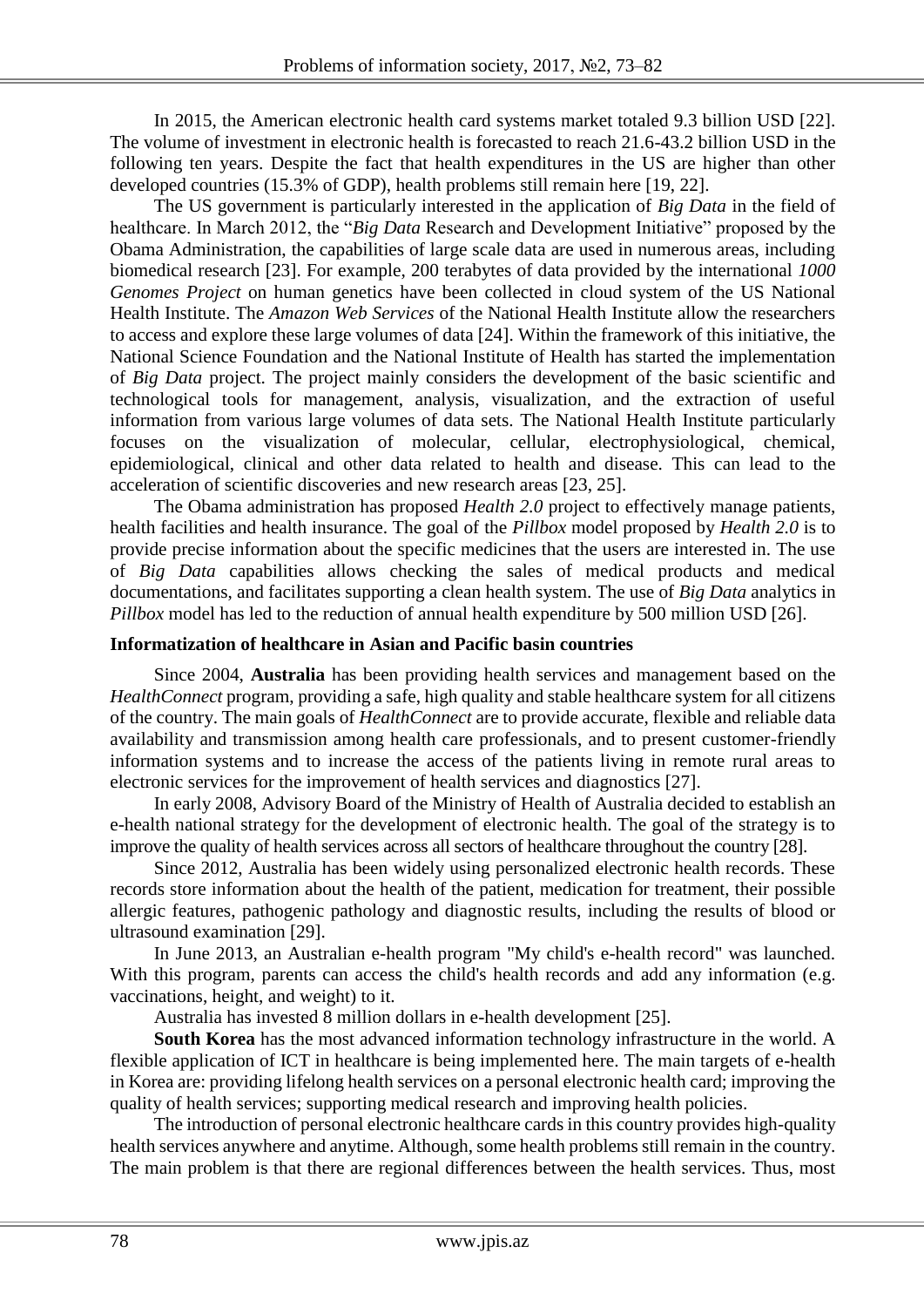private healthcare facilities in the country are located in urban areas. 90% of doctors are concentrated in the cities. At the same time, 80% of the population lives in the cities. South Korea is becoming a faster aging society than any other country, including Japan. An increase in the number of elderly people has resulted in an increase in the expenses of healthcare. For example, the overall budget of e-health for 2005-2010 was 1.2 billion dollars. A health information system has been established in order to eliminate existing problems in the country and to develop e-health. Moreover, the following subsystems of these systems are used [13,30]:

- Enterprise Integration System combines more than 3,500 health institutions providing standardized electronic health services.
- Remote Image Saving and Exchange System provides specialized services for reading images for medical centers and hospitals without a doctor-radiologist.
- Drug use analysis system checks the use of medicines in real-time mode and prevent their misuse. In this case, it performs the double check of drugs (in hospital and pharmacy).
- Drug Distribution System provides a more transparent control of the whole chain of medicine supply.
- Korean insurance system effectively controls the health services, claims, and financial resources through a combined control system.

An operational team has been established in South Korea for using Big Data and creating the necessary infrastructure. The main purpose of the team is to create a diagnostic system for commonly used data, *Big Data* network and analysis systems, which will facilitate the convergence of health data between the state and private sectors, guaranteeing security and confidentiality of personal data, developing *Big Data* technology infrastructure, including management and analytics technologies. The Korean Bio-Information Center is planning to create a "National *DNA* Management System". The system will provide diagnostics and treatment of the patients using large-scale data integration and health data of the patients [15].

**Singapore**, with its high-tech standards, aims to take a leading position for the use of new technologies and innovation capabilities in the field of healthcare. Singapore is ranked 6th in the world for health indicators, spending only 3-4% of GDP in the overall health care system. Since 2011, the country has been switched to a national electronic health card system. This system is widely used in more than 280 healthcare facilities in the country. Each patient has an electronic health card. The availability and exchange of the patients' information among the health institutions ensures the provision of uninterrupted health service. The use of the hCloud (health cloud) reduces the cost of data sharing and the safety of health data in the healthcare sector [31].

Rapid aging of the population in Singapore creates many problems for the healthcare system. To meet the needs of aging demographics, in 2012, the government has adopted the Singapore Healthcare 2020 Masterplan. The strategy aims at improving the quality of health services provided to elderly people suffering from chronic illness through the use of digital healthcare tools [31]. Furthermore, the programs on tele-health, telemedicine, and mobile healthcare (mHealth) are also implemented in the country. The patients will be able to contact their physicians using the mobile devices and ask about their healthcare, medications, and laboratory analysis [31, 32]. The use of digital health technologies in Singapore, where more than 70 percent of their population is at above 50, is the next technological success of the country.

### **E-health concepts of the CIS countries**

In April 2011, the Ministry of Health and Social Development of the Russian Federation adopted a resolution on the adoption of a concept for the establishment of a single state information system (SSISHC) in the field of healthcare [33]. In the first phase of SSISHC (2011-2013), thousands of treatment facilities were provided with the Internet access, automated job places were created, and the Health Information System was launched. In addition, basic federal services have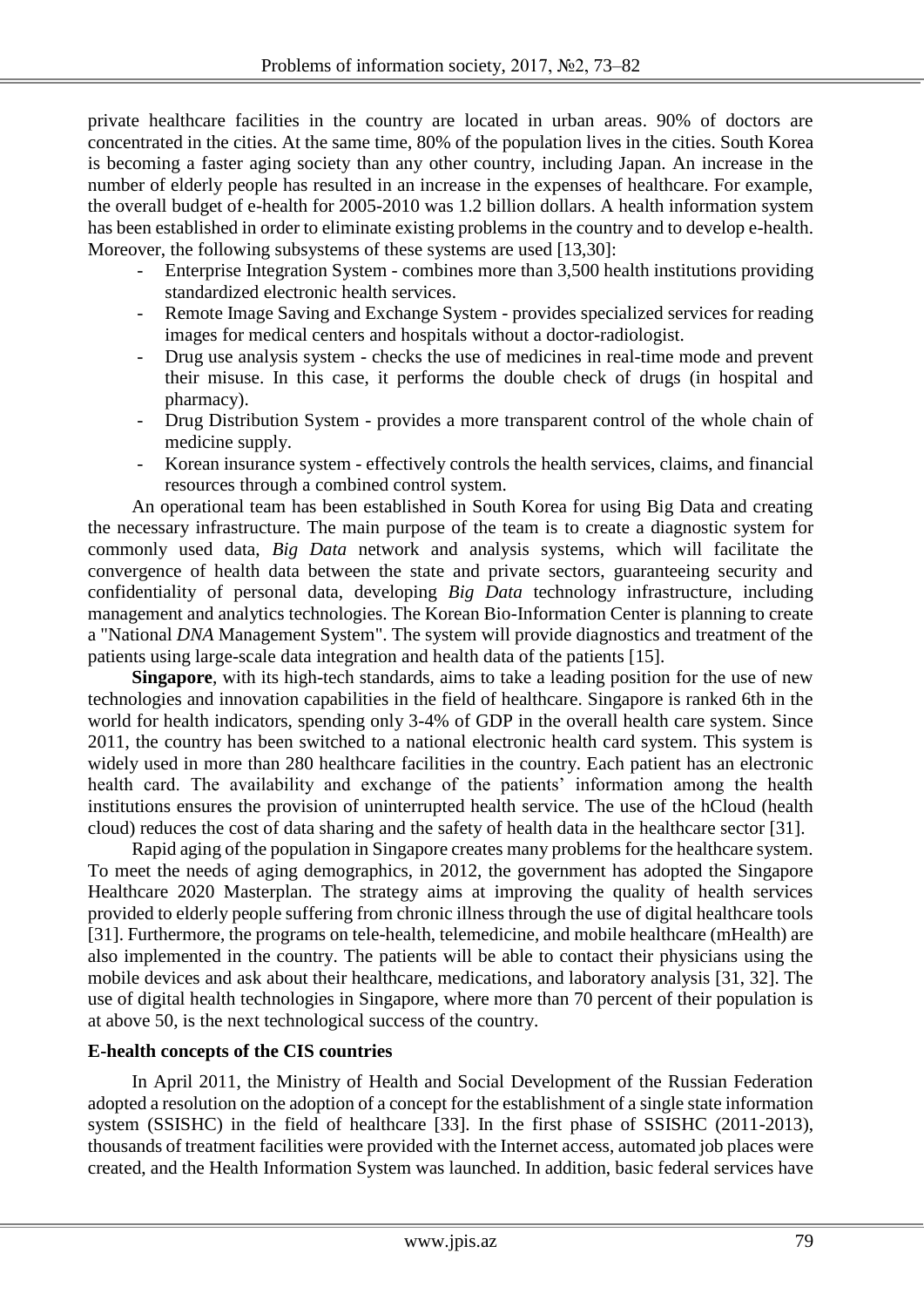been established such as registry surveys, electronic registration department, integrated electronic health card system, analysis systems of economic activity, the registration of health workforce and health centers. The next stage of the system building (2014-2020) includes the development of existing components, and the gradual involvement of more users in their use, and the expansion of automated functions. About 4.7 billion rubles have been spent on the development of the software for SSISHC.

The Republic of Kazakhstan has also adopted a development concept of electronic health for years 2013-2020. This concept has been developed taking into account the key priorities set out in the Strategy Kazakhstan-2050 and the State Program "Information Kazakhstan-2020". The concept of e-healthcare in Kazakhstan, which is planned to be implemented by 2020, primarily involves the creation of a safe, fair, quality and sustainable health system, which will enable the patients and the health care providers to access the information. Electronic health card is the key element of e-health in Kazakhstan. The card combines the following health information: 1) demographic data; 2) data about the conducted or existing diseases; 3) biometric data; 4) allergic and immune status [34].

### **Concept of Informatization of Health sector in Azerbaijan**

**Azerbaijan** takes a leading position in terms of the development of ICT sector, the number of Internet and mobile users, and the sustainable economic development in the region. As in other areas, Azerbaijan has introduces the modern information technologies in the field of healthcare. Informatization of healthcare sector is basically realized by the decree of the President of the Republic of Azerbaijan on "Approval of the State Program for Development of Communication and Information Technologies in Azerbaijan for 2005-2008 (Electronic Azerbaijan)", the Decree of the Cabinet of Ministers and other legislations on the approval of the rules of application of "Electronic health card" and the determination of the rules for the establishment of the e-health registry. Moreover, the State Program for the Development of Communication and Information Technologies in the Republic of Azerbaijan for 2010-2012, and the National Strategy for the Development of the Information Society in the Republic of Azerbaijan in 2014-2020 and many government documents specify the development of e-health as a priority. In this regard, many implementations are planned, such as the establishment and development of the National Healthcare Network, which ensures all healthcare personnel and healthcare providers with secure broadband network connection; the development of an electronic health card system and provision of all age groups with electronic health cards; the expansion of the use of health information systems and the coordination with the e-health system; the creation of health resources for common use; the development of tele-health and the promotion of ICT skills of health workforce.

In general, the use of information technologies in the health sector in Azerbaijan, the monitoring of the population's health, the formation of the health information environment, the communication with other information systems and databases are the basis for the informatization of healthcare. In this regard, numerous projects are being implemented on electronic health card system of the citizens, exemplary health information systems, medical examination card system, dispatcher service of first aid, electronic database for monitoring of child immunization, electronic surveillance system and tele-medical systems for infectious diseases [10]. ] .In recent years, the electronic health card system has been introduced in Azerbaijan by the Ministry of Health, which includes personal, health and insurance data. The information contained on the card can be read and changed with special devices connected to computers in ambulances, hospitals, laboratories and drugstores. The information stored on the health card system (disease records, current medicines, vaccinations, health insurance, etc.) allows the card holder to be immediately and accurately examined.

The use of e-health in Azerbaijan and the elimination of the existing problems in this area require: 1) the creation of health information systems to ensure secure Internet access for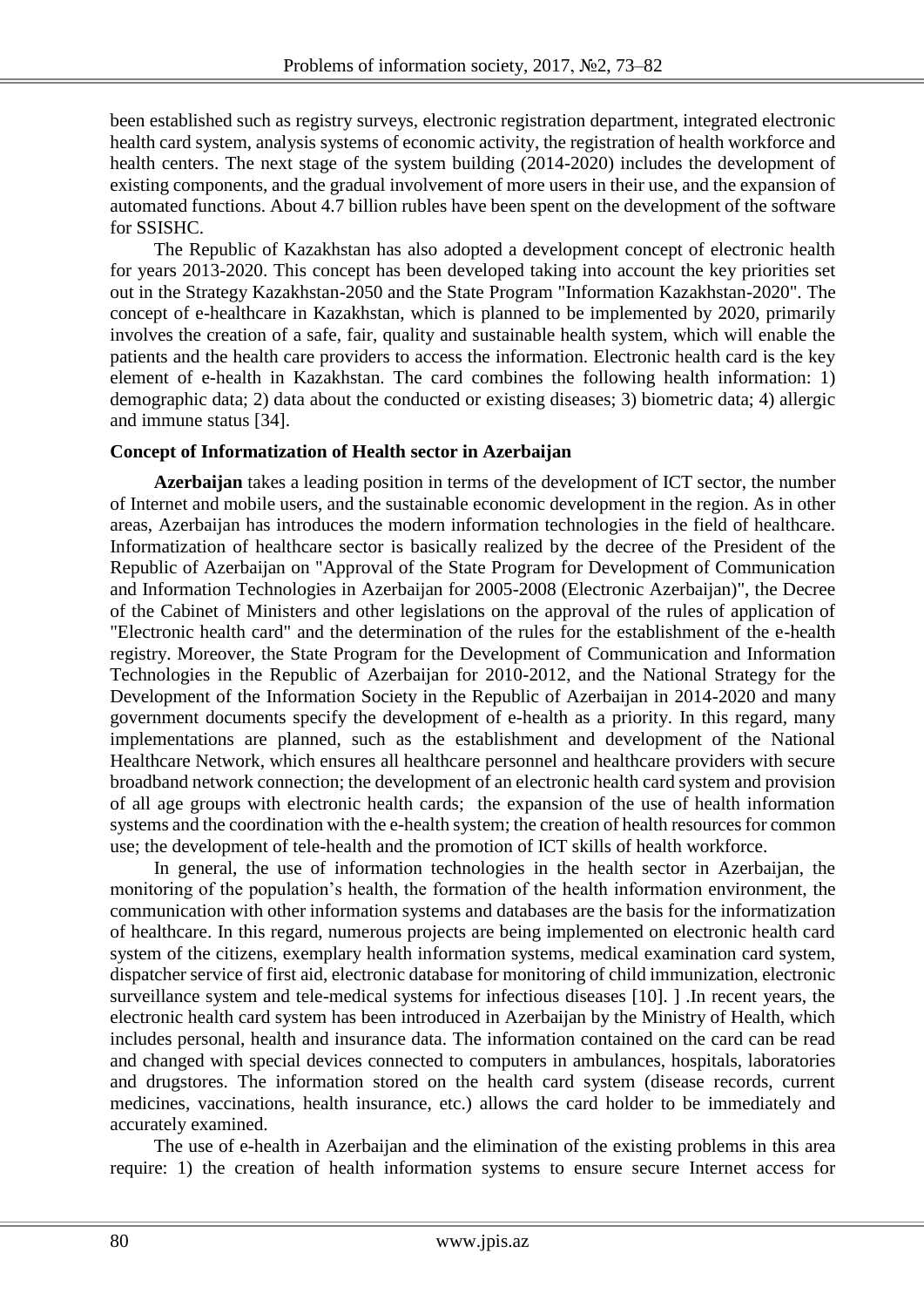healthcare personnel and health institutions; 3) broad introduction of the electronic health card system; 4) expansion of the application of health information systems and their coordination with the electronic health system; 5) holding electronic trainings to increase the knowledge and skills of healthcare providers; 6) creation of health resources for general use, the development of teleresource, the realization of tele-education, tele-medicine services, mobile health (mHealth) programs; 7) granting the financial support to e-health; 8) the use of cloud to ensure the safety of health data; 9) training the data scientists for conducting research in medical specialties [32].

### **Conclusion**

The studies show that it is impossible to switch to a new model of health in the information society without the creation of e-health system. In this regard, the relevant UN bodies have called for the implementation of e-health systems and services in various countries. In response to these challenges, the health sector is being modernized at high speed. United States, UK, Estonia, Canada and other countries have been developing and implementing national programs, strategies and concepts in this field achieving positive results. These findings are related to health, financial, education, scientific research and economic fields, including medical and sanitary services. As indicated in the latest report of the World Health Organization, the development of e-health will primarily depend on the adoption and implementation of the legislation, financial support, improvement of medical education, and assessments. From this point of view, the establishment of a state policy and unique methodology in the field of e-health system development in Azerbaijan is one of the important issues.

#### **References**

- 1. Fact sheet Status of eHealth in the WHO European Region, http://www.euro.who.int
- 2. Global Observatory for eHealth, http://www.euro.who.int/en
- 3. e-Health, http://www.openclinical.org/home.html
- 4. Luna D. R., Mayan J.C., García M.J., Almerares A.A., Househ M. Challenges and Potential Solutions for Big Data Implementations in Developing Countries //IMIA Yearbook of Medical Informatics, 2014, pp. 36-41.
- 5. National eHealth strategy toolkit. World Health Organization and International Telecommunication Union, 2012, http://www.itu. int/pub/D-STR-E\_HEALTH.05-2012
- 6. Concept of Development "Azerbaijan 2020: Look into the Future", 2012, http:/[/www.e-gov.az](http://www.e-gov.az/)
- 7. eHealth and innovation in women's and children's health: A baseline review,2014, [http://www.who.int/goe/publications/ehealth\\_ex\\_summary\\_en.pdf?ua](http://www.who.int/goe/publications/ehealth_ex_summary_en.pdf?ua)
- 8. Innovative healthcare in the 21st century, 2015, http://www. ec.europa.eu
- 9. Cross-border health project epSOS: What has it achieved?, http://www.ec.europa.eu
- 10. From innovation to implementation eHealth in the WHO European Region, 2016, http://www.euro.who.int/en/publications/abstracts/ 2016
- 11. International experience in the informatization of healthcare, http://www.filearchive.cnews.ru/img/reviews/2014
- 12. Electronic health records become reality, http://www.citforum.ru/computer/2012-11
- 13. 10-Jee K., Gang-Hoon K. Potentiality of Big Data in the Medical Sector: Focus on How to Reshape the Healthcare System // Healthcare Informatics Research, 2013, vol. 19, no. 2, pp. 79-85.
- 14. Schulte O. Development of the healthcare system: German experience in healthcare, 2012, http://www.gosbook.ru/node/63986.
- 15. The Use of Big Data in Public Health Policy and Research: Background information document, 2014, 19 p., http://www.ec.europa.eu/health